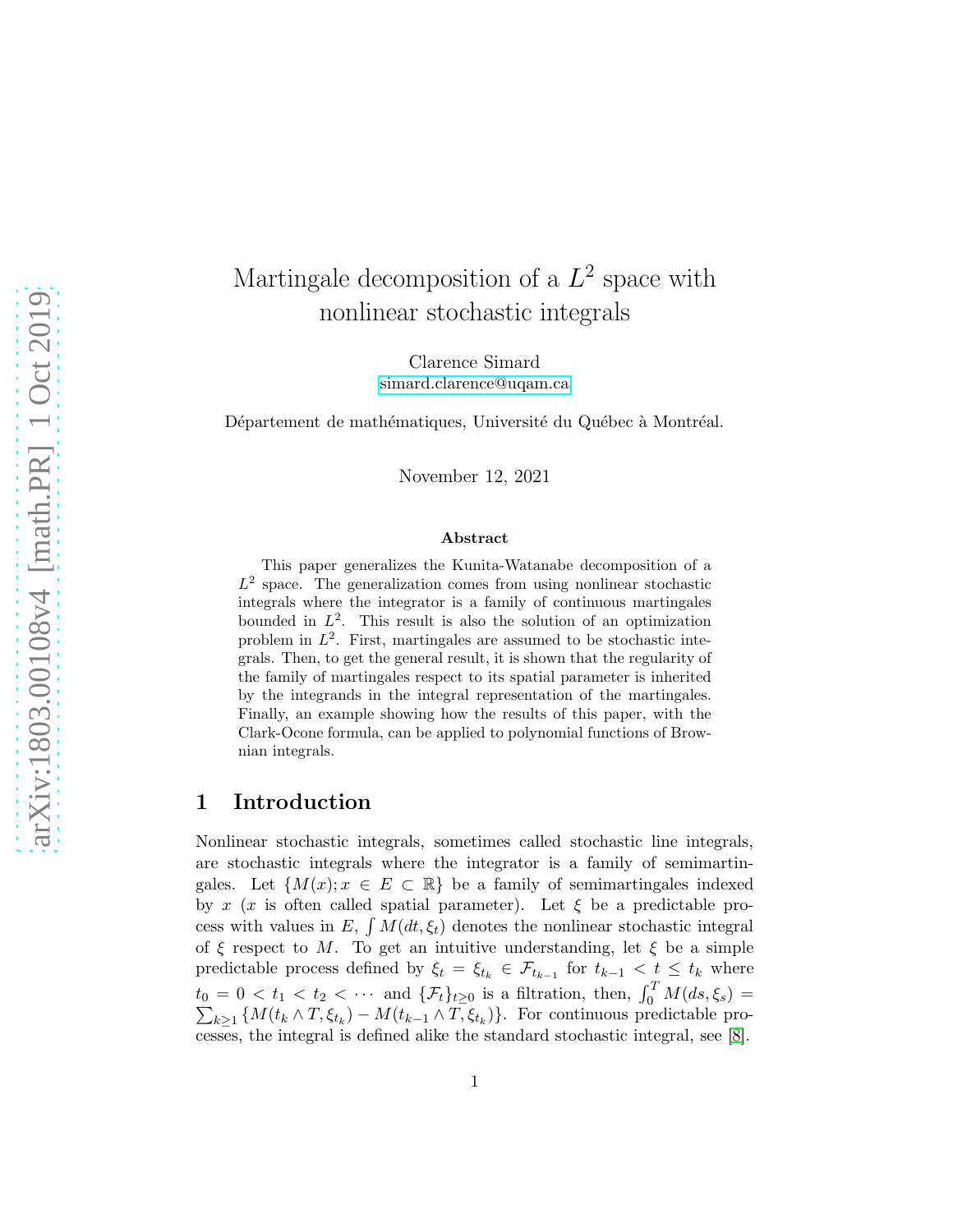This stochastic integral has been defined for different families of semi-martingales in [\[4\]](#page-15-0). Those results can also be found in [5] and [6]. More recently, [\[7\]](#page-15-1) extended the integral to a family of semimartingales which is not necessarily continuous respect to the spatial parameter. Detailed construction of nonlinear stochastic integrals can also be found under different assumptions in [\[8\]](#page-16-0) and

[2].

Applications of nonlinear stochastic integrals can be found in mathematical finance, more specifically for modeling illiquid markets. In those models, a nonlinear stochastic integral is used to defined the value of the trading portfolio in which the cash flow of a transaction is a nonlinear function of the number of shares traded. One can look at [3] and [1] for examples of financial applications. The generalization of the Kunita-Watanabe decomposition found in this paper could lead to an extension of the theory of quadratic hedging developed in [\[11\]](#page-16-1).

In this paper, we look at the problem of approximating a random variable with nonlinear stochastic integrals. This problem is written as

$$
\inf_{\theta \in \mathcal{I}^M} \mathbb{E}\left[\left(H - \int M(dt, \theta_t)\right)^2\right]
$$

where H is a square-integrable random variable,  $\{M(x); x \in \mathbb{R}\}\$ is a family a martingales and  $\mathcal{I}^M$  is a set of integrands. Without additional assumption on  $\{M(x)\}\$ , this is usually an optimization problem over a non-convex set. Therefore, the uniqueness of the solution or even the existence is not guaranteed. The main result of this paper is to characterize, when it exists, the solution of this problem and discuss sufficient conditions for the existence and uniqueness of the solution. It will be shown that this characterization is a generalization of the Kunita-Watanabe decomposition, [9].

The remainder of this paper is organized in the following way. The next two sections establish the conditions of the probability space, introduce some notations and state the optimizing problem to be solved. Section [4](#page-3-0) presents the solution of the optimization problem under the simplifying assumption that the martingale family is defined by a known family of stochastic integrals. The generalization of the Kunita-Watanabe decomposition is also discussed in this section. Section [5](#page-9-0) provides the preliminary results required for the general version of the main theorem which is found in Section [5.2.](#page-12-0) Finally, Section [6](#page-13-0) contains an example.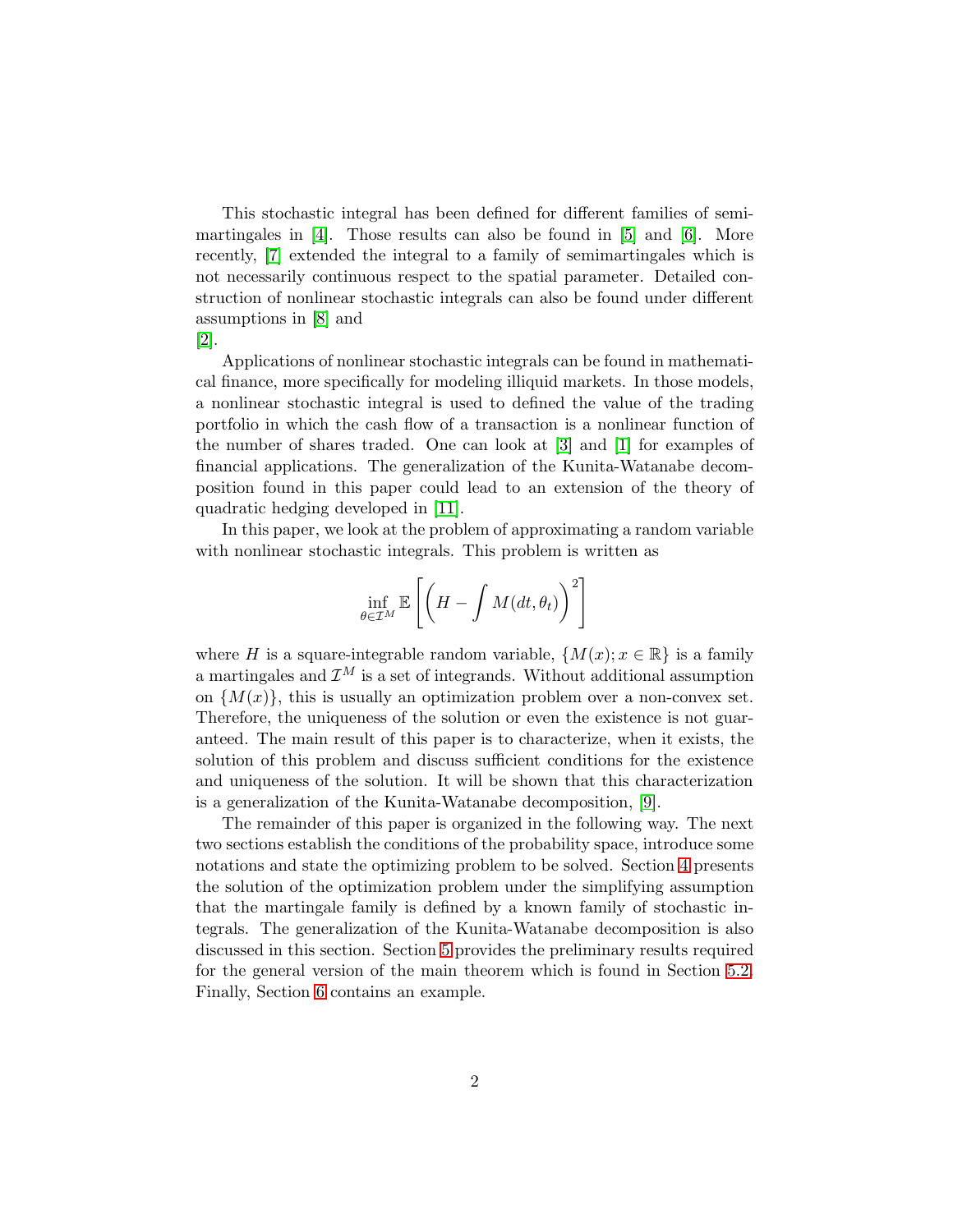## 2 Probability space and notations

Let  $(\Omega, \mathcal{F}, \mathbb{F}, \mathbb{P})$  be a filtered probability space where  $\mathcal{F} := {\mathcal{F}_t; t \geq 0}$  is a right-continuous filtration, complete respect to  $\mathbb{P}$  and where  $\mathbb{F} = \lim_{t\to\infty} \mathcal{F}_t$ is the smallest  $\sigma$ –algebra containing all  $\mathcal{F}_t$ . The results of this paper require that all adapted processes are continuous, therefore, it is assumed that for any stopping times T and  $\{T_n\}$  such that  $T_n \uparrow T$  then  $\vee_n \mathcal{F}_{T_n} = \mathcal{F}_T$ .

First, define

 $\mathcal{M} = \{X : [0, \infty) \times \Omega \to \mathbb{R}; X \text{ is a continuous martingale adapted to } \mathcal{F}\},\$ 

that is, for  $X \in \mathcal{M}$ ,  $t \to X_t$  is continuous a.s.,  $\mathbb{E}[|X_t|] < \infty$  for all  $t \geq 0$  and  $\mathbb{E}[X_t|\mathcal{F}_s] = X_s$  for all  $0 \leq s \leq t$ . Then, let

$$
L^{2}(\mathbb{P}) = \{ Y : \Omega \to \mathbb{R}; Y \in \mathbb{F} \text{ and } ||Y||_{L^{2}} < \infty \}
$$

be the space of square-integrable random variables where  $||Y||_{L^2}^2 = \mathbb{E}[Y^2]$ . In this paper, it is assumed that martingales are continuous and bounded in  $L^2(\mathbb{P})$ , that is, they belong to the set

$$
\mathcal{M}^2 = \{ X \in \mathcal{M}; \mathbb{E}[\sup_{t \ge 0} (X_t)^2] < \infty \}.
$$

However, without loss of generality, the results will be stated for

$$
\mathcal{M}_0^2 = \{ X \in \mathcal{M}^2; X_0 \equiv 0 \}
$$

and the space  $L_0^2(\mathbb{P}) = \{X \in L^2(\mathbb{P}); \mathbb{E}[X] = 0\}$ . The general case is recovered by translating processes and random variables. The following convention is also established; since there is an isometry between random variables in  $L^2(\mathbb{P})$  (resp.  $L_0^2(\mathbb{P})$ ) and martingales in  $\mathcal{M}^2$  (resp.  $\mathcal{M}_0^2$ ), the same notation will be used to define an element of  $L^2(\mathbb{P})$  (resp.  $L_0^2(\mathbb{P})$ ) and an element of  $\mathcal{M}^2$  (resp.  $\mathcal{M}_0^2$ ). For instance, for  $X \in L^2(\mathbb{P})$ , X defines the random variable as well as the almost sure limit,  $X = \lim_{t \to \infty} X_t$ , of the martingale  $X := \{X_t; t \geq 0\} \in \mathcal{M}^2$ . Finally, it is assumed that  $(\Omega, \mathbb{F})$  is separable, therefore, there exists a countable basis for  $L^2(\mathbb{P})$ .

#### 3 Optimization problem

In this section, the family of martingales,  $\{M(x); x \in \mathbb{R}\}\)$ , used as an integrator is defined and the optimizing problem is stated.

Following the assumptions on the probability space  $(\Omega, \mathcal{F}, \mathbb{F}, \mathbb{P})$ , every martingale in  $\mathcal{M}^2$  can be written as a stochastic integral. For this part of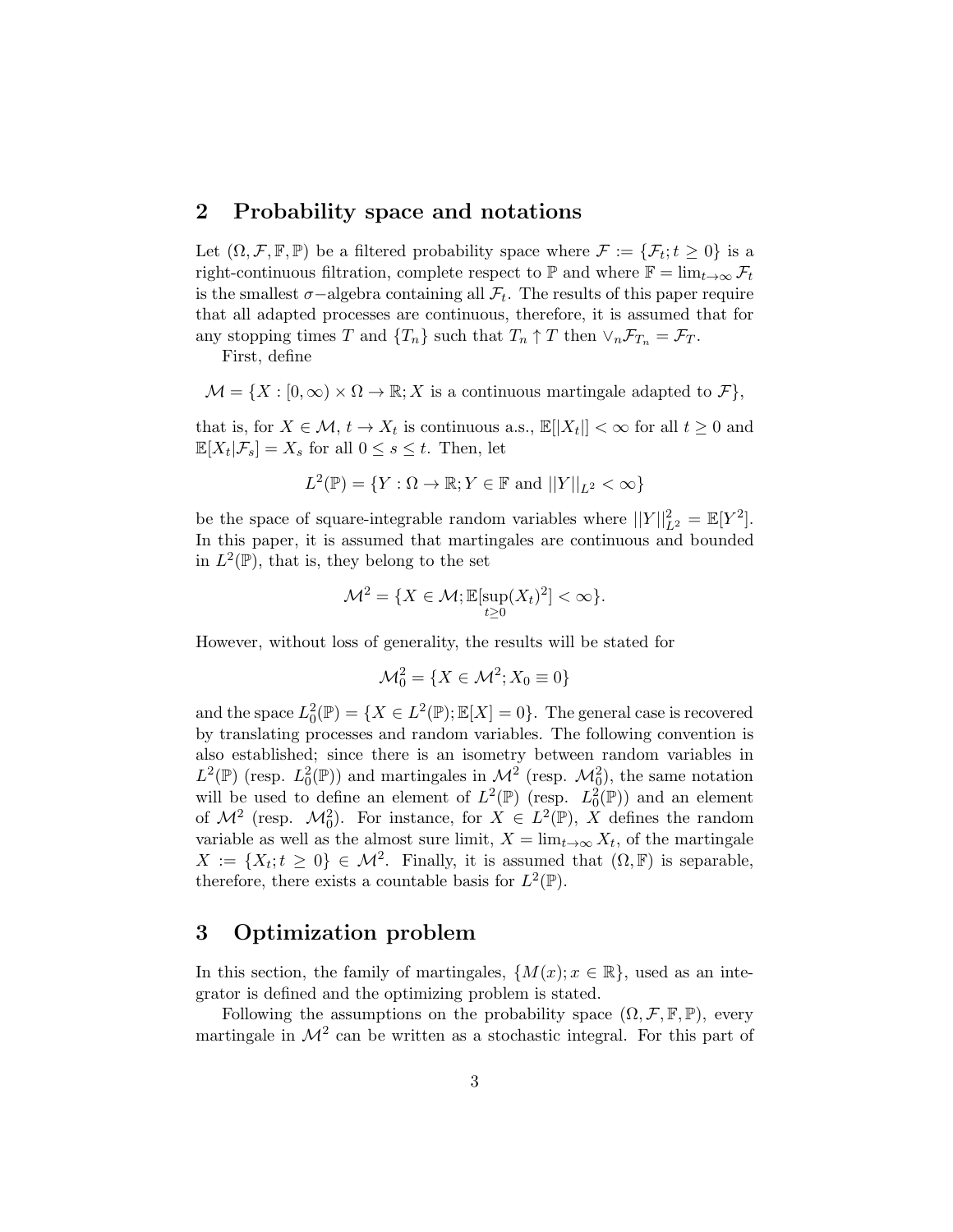the paper, it is assumed that the integral representation of the family of martingales is known. Consequently, conditions can be directly imposed on the integrands, which simplifies the presentation of the main result.

The family of martingales is defined as

$$
M : [0, \infty) \times \mathbb{R} \times \Omega \to \mathbb{R}
$$

$$
(t, x, \omega) \mapsto M(t, x, \omega)
$$

such that  $M(x)$  is in  $\mathcal{M}_0^2$  for each  $x \in \mathbb{R}$ . Following the previous convention,  $M(x) \in L_0^2(\mathbb{P})$  where  $M(x) = \lim_{t \to \infty} M(t, x)$  a.s.

In the following, the problem that is solved is the approximation of a square-integrable random variable  $H \in L_0^2(\mathbb{P})$  with the stochastic integral  $\int M(ds, \theta_s)$ . In other words, the problem to solve is:

<span id="page-3-2"></span>
$$
\inf_{\theta \in \mathcal{I}^M} \left| \left| H - \int M(ds, \theta_s) \right| \right|_{L^2} \tag{1}
$$

where  $\mathcal{I}^M$  is a set of suitable integrands which is yet to be defined. Intuitively, this problem can be seen as minimizing the distance from a point  $H$ to a curve  $\int M(ds, \theta_s)$  in a linear space.

From the conditions imposed on  $(\Omega, \mathcal{F}, \mathbb{F}, \mathbb{P})$ , there exists a martingale  $B \in \mathcal{M}_0^2$  and a family of continuous predictable processes  $\{\mu(x); x \in \mathbb{R}\},\$ 

$$
\mu : [0, \infty) \times \mathbb{R} \times \Omega \to \mathbb{R}
$$

$$
(t, x, \omega) \mapsto \mu(t, x, \omega),
$$

such that

<span id="page-3-1"></span>
$$
M(x) = \int \mu(t, x) dB_t.
$$
 (2)

The representation in Equation [\(2\)](#page-3-1) is a direct application of the Kunita-Watanabe decomposition and the existence of a countable basis for  $\mathcal{M}^2$ . The later is a consequence of the assumption of separability of the space  $(\Omega, \mathbb{F})$ . Following the integral representation of  $M := \{M(x); x \in \mathbb{R}\},\$  one finds a more tractable expression for the nonlinear stochastic integral respect to  $M$ , that is,

$$
\int M(dt, \theta_t) = \int \mu(t, \theta_t) dB_t.
$$

## <span id="page-3-0"></span>4 Main results

The main result requires the function  $x \mapsto \mu(t, x)$  in the representation [\(2\)](#page-3-1) to be smooth enough. While it is a simple condition to impose, it is less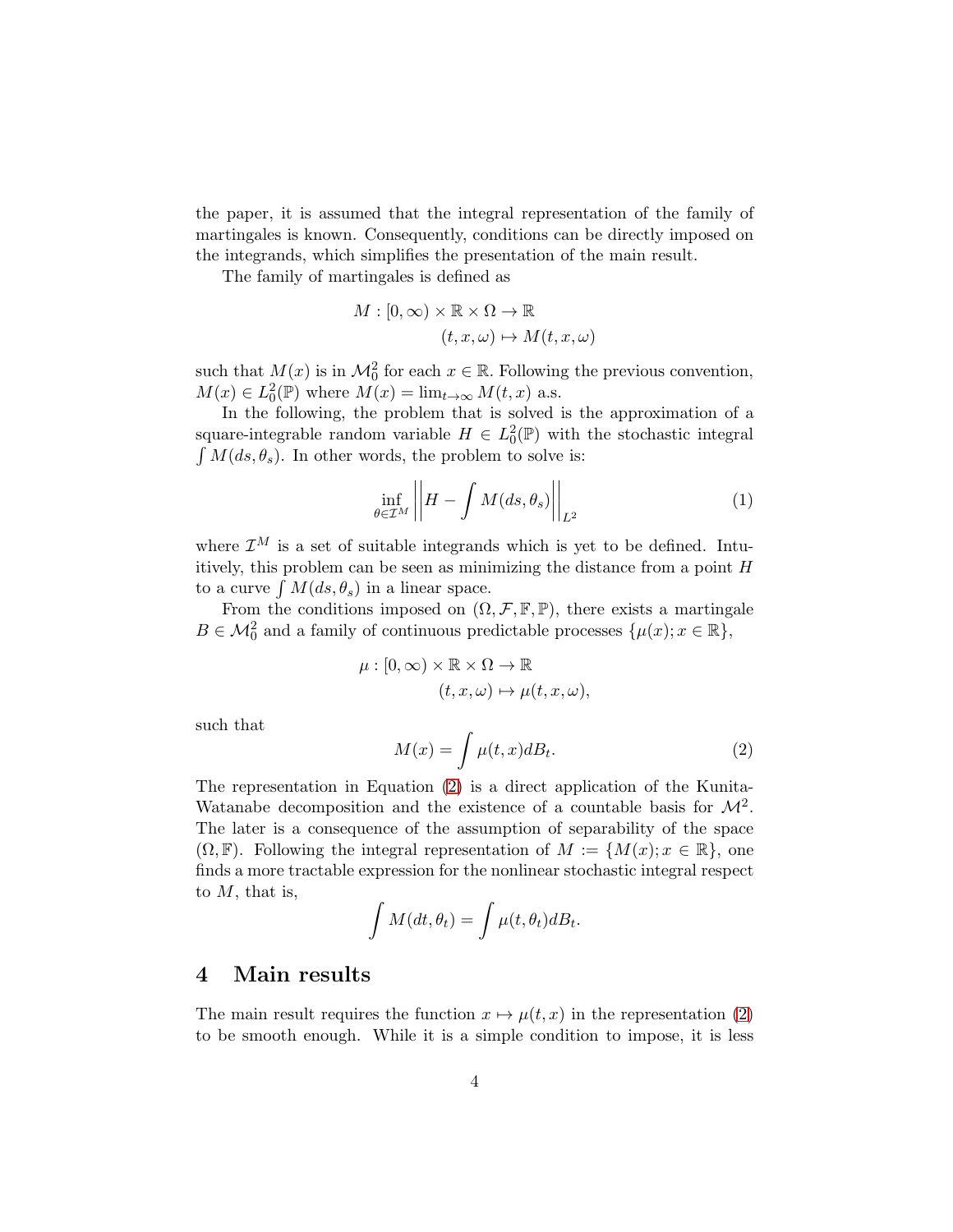so to deduce the properties of  $\mu(x)$  from  $M(x)$ . In this section, in order to provide a clearer presentation, the main result are established under the assumption that the integrand  $\mu(x)$  in the integral representation [\(2\)](#page-3-1) is known. However, this assumption is not satisfactory in the general case since the Kunita-Watanabe decomposition only gives the existence of the integrand in the integral representation. The general case requires results that are provided in Section [5.1.](#page-9-1)

Let  $\mathcal{I}^M$  be defined as

$$
\mathcal{I}^M = \left\{ \theta; \theta \text{ is predictable and } \int M(ds, \theta_s), \int \frac{\partial}{\partial x} M(ds, \theta_s) \in L^2(\mathbb{P}) \right\}
$$

and let

$$
\mathcal{H}^M = \left\{ \int M(ds, \theta_s); \theta \in \mathcal{I}^M \right\}.
$$

The next theorem characterizes the solution to [\(1\)](#page-3-2).

A simple condition for the existence of a solution is that  $\mathcal{H}^M$  is closed and, since it is assumed that the integral representation [\(2\)](#page-3-1) is known, one can simply assume that  $\mu(t, \mathbb{R})$  is closed a.s. for all  $t \geq 0$ . Note that in the following,  $\mathcal{C}^m$  is the set of m times continuously differentiable functions.

<span id="page-4-0"></span>**Theorem 1** (Main theorem). Let  $\mu := {\mu(t, x); t \geq 0, x \in \mathbb{R}}$  be a family of continuous predictable process such that  $x \mapsto \mu(t,x)$  is a.s. in  $\mathcal{C}^1$  for all  $t \geq 0$  and let  $H \in L_0^2(\mathbb{P})$ . Assume that for all  $x \in \mathbb{R}$ ,  $M(x) := \int \mu(t, x) dB_t \in$  $L_0^2(\mathbb{P}), \frac{\partial}{\partial x}M(x):=\int \frac{\partial}{\partial x}\mu(t,x)d\theta_t \in L^2(\mathbb{P})$  and that  $\mu(t,\mathbb{R})$  is closed a.s. for all  $t \geq 0$ . Then, there exists  $\theta^H \in \mathcal{I}^M$  such that

$$
H = \int M(dt, \theta_t^H) + L^H
$$

where  $L^H = H - \int M(dt, \theta_t^H)$  is orthogonal to  $\int \frac{\partial}{\partial x} M(dt, \theta_t^H)$ , i.e.

<span id="page-4-1"></span>
$$
\mathbb{E}\left[\left(H - \int M(dt, \theta_t^H) \right) \int \frac{\partial}{\partial x} M(dt, \theta_t^H) \right] = 0. \tag{3}
$$

Moreover,

$$
\left\| H - \int M(dt, \theta_t^H) \right\|_{L^2} = \inf_{\theta \in \mathcal{I}^M} \left\| H - \int M(dt, \theta_t) \right\|_{L^2}
$$

*Proof.* First, take a sequence  $\{X^n\} \subset \mathcal{H}^M$  such that

$$
||H - X^n||_{L^2} \to \inf_{X \in \mathcal{H}^M} ||H - X||_{L^2}.
$$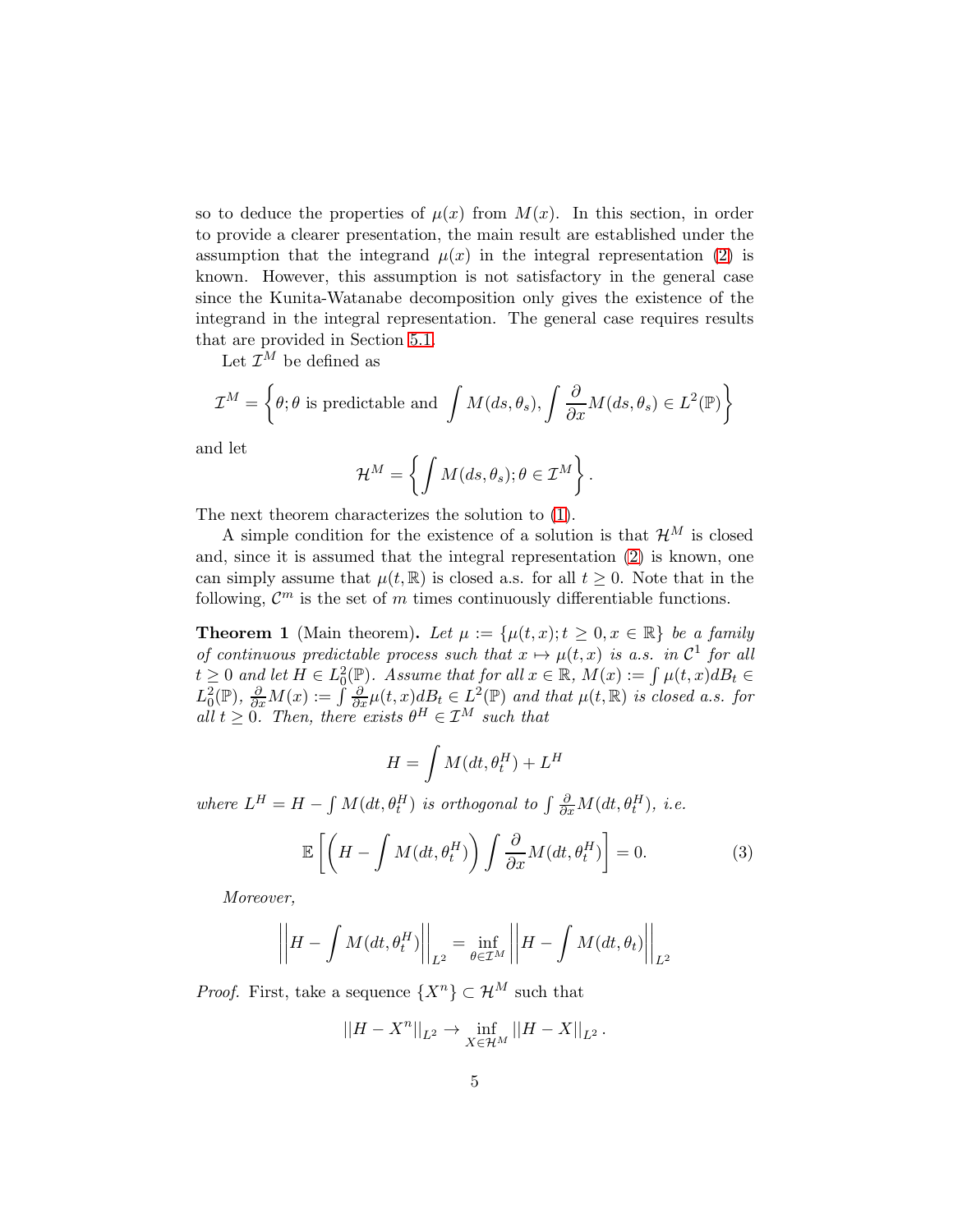Thanks to the parallelogram law, [\[12\]](#page-16-2) Chap. 6, there exists  $X^H$  such that  $X^n \to X^H$  in  $L^2(\mathbb{P})$ . From the assumption that  $\mu(t,\mathbb{R})$  is closed, hence that  $\mathcal{H}^M$  is closed, there exists  $\theta^n, \theta^H \in \mathcal{I}^M$  such that  $\int M(dt, \theta_t^n) = X^n$  and  $\int M(dt, \theta_t^H) = X^H.$ 

Let  $F(\epsilon) = ||H - \int M(dt, \theta_t^H + \epsilon)||$ 2  $\sum_{L^2}$ , then we know that  $\frac{d}{d\epsilon}F(\epsilon)|_{\epsilon=0} = 0$ . We now need to show that one gets the same result by differentiating inside the norm.

Define the sequence of stopping times

$$
\tau_n = \inf \left\{ t > 0; \sup_{\{\phi\}, |\phi_s| < 1} \left| \int_0^t \frac{\partial}{\partial x} M(ds, \theta_s^H + \phi_s) - \int_0^t \frac{\partial}{\partial x} M(ds, \theta_s^H) \right| \ge n \right\},\
$$

where the supremum is taken over predictable processes  $\{\phi\}$  with  $|\phi_s| < 1$ for all  $s \geq 0$ . For each *n*,

$$
\lim_{\epsilon \to 0} \mathbb{E} \left[ \int_0^{t \wedge \tau_n} \left( \frac{\mu(s, \theta_s^H + \epsilon) - \mu(s, \theta_s^H)}{\epsilon} - \frac{\partial}{\partial x} \mu(s, \theta_s^H) \right)^2 d[B]_s \right]
$$
  
\n
$$
= \lim_{\epsilon \to 0} \mathbb{E} \left[ \int_0^{t \wedge \tau_n} \left( \frac{\partial}{\partial x} \mu(s, \theta_s^H + \phi_s(\epsilon)) - \frac{\partial}{\partial x} \mu(s, \theta_s^H) \right)^2 d[B]_s \right]
$$
  
\n
$$
= \mathbb{E} \left[ \lim_{\epsilon \to 0} \left( \int_0^{t \wedge \tau_n} \frac{\partial}{\partial x} M(ds, \theta_s^H + \phi_s(\epsilon)) - \int_0^{t \wedge \tau_n} \frac{\partial}{\partial x} M(ds, \theta_s^H) \right)^2 \right] = 0,
$$
\n(4)

<span id="page-5-0"></span>where the process  $\phi(\epsilon)$  is predictable and  $\phi_s(\epsilon) \in (\theta_s^H - \epsilon, \theta_s^H + \epsilon)$ . We see that for each n,  $\int_0^{t \wedge \tau_n} M(ds, \theta_s^H)$  is a.s. differentiable.

Now, from the Kunita-Watanabe decomposition, there exists a predictable process h and a  $L^2(\mathbb{P})$ -martingale  $\lambda^H$  such that  $H = \int h_s dB_s + \lambda^H$ . Since  $\lambda^H$  is strongly orthogonal to B, it is also strongly orthogonal to  $\int M(ds, \theta_s)$ and  $\int \frac{\partial}{\partial x} M(ds, \theta_s)$  for any  $\theta \in \mathcal{I}^M$ . Therefore, we can set  $\lambda^M \equiv 0$  without loss of generality.

Let  $F_n(t, \epsilon) =$  $\begin{array}{c} \n\end{array}$  $\int_0^{t \wedge \tau_n} \left( h_s - \mu(ds, \theta^H_s + \epsilon) \right) dB_s$  $\begin{array}{c} \begin{array}{c} \begin{array}{c} \end{array}\\ \begin{array}{c} \end{array} \end{array} \end{array}$ 2  $L^2$ . Then, using Equation [\(4\)](#page-5-0), one finds that

<span id="page-5-1"></span>
$$
\frac{\partial}{\partial \epsilon} F_n(t,\epsilon)|_{\epsilon=0} = (-2)\mathbb{E}\left[\int_0^{t \wedge \tau_n} \left(h_s - \mu(s,\theta_s^H)\right) \frac{\partial}{\partial x}\mu(s,\theta_s^H)d[B]_s\right] = 0. \tag{5}
$$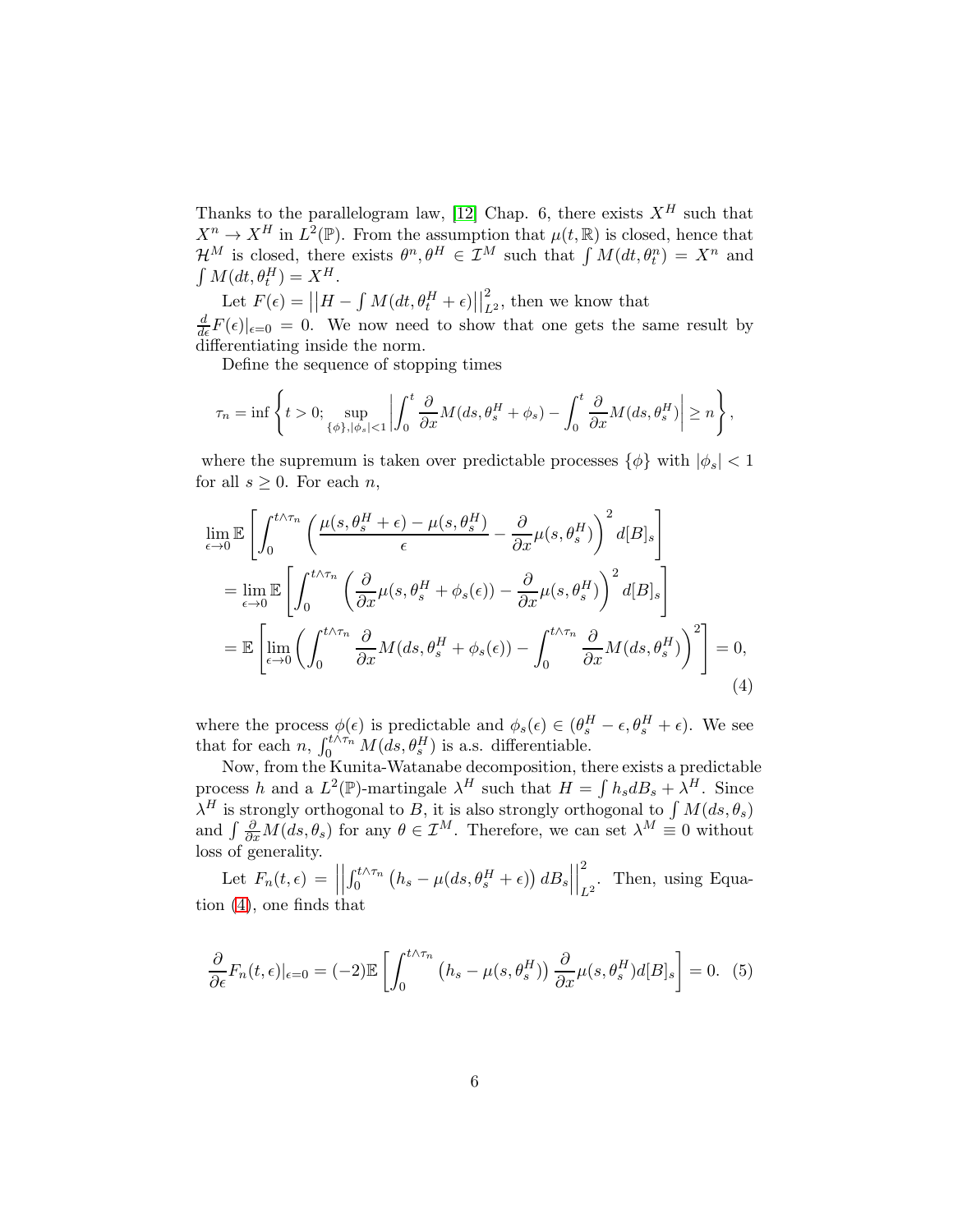Finally, from the Cauchy-Schwartz inequality and the fact that  $\theta^H \in \mathcal{I}_M$ ,

$$
\mathbb{E}\left[\left(H - \int M(ds, \theta_s^H) \right) \int \frac{\partial}{\partial x} M(ds, \theta_s^H) \right] \le \left\| H - \int M(ds, \theta_s^H) \right\|^2 \left\| \int \frac{\partial}{\partial x} M(ds, \theta_s^H) \right\|^2 < \infty.
$$

This inequality allows us to take the limit respect to  $n$  and  $t$  in [\(5\)](#page-5-1) to show that

$$
\mathbb{E}\left[\left(H - \int M(ds, \theta_s^H)\right) \int \frac{\partial}{\partial x} M(ds, \theta_s^H)\right] = 0,
$$

 $\Box$ 

which concludes the proof.

**Remark 1.** In Theorem [1,](#page-4-0) the condition that  $\mu(t,\mathbb{R})$  is closed is only required to asses the existence of the solution in the general setting. For an explicit problem, if the characterization in Theorem [1](#page-4-0) gives rise to a minimizing integrand in  $\mathcal{I}^M$ , then the closedness is irrelevant.

As opposed to the Kunita-Watanabe decomposition, the characterization of  $\theta^H$  in Theorem [1](#page-4-0) does not guarantee that a process satisfying Equation [\(3\)](#page-4-1) is the minimizing integrand. Since the convexity of  $\mathcal{H}^M$  is not assumed, a process satisfying Equation [\(3\)](#page-4-1) could give a local minimum. A simple condition for the set  $\mathcal{H}^M$  to be convex is that the function  $x \mapsto \mu(t, x)$  is a.s. convex for all  $t \geq 0$ .

In the case where the Kunita-Watanabe decomposition of  $H$  is known, the next corollary shows that the characterization of  $\theta^H$  becomes an almost sure characterization.

<span id="page-6-0"></span>Corollary 1. Assume the conditions of Theorem [1](#page-4-0) are satisfied and that  $\mathcal{I}^B \subset \mathcal{I}^M$  where  $\mathcal{I}^B = \{\theta : \theta \text{ is predictable and uniformly bounded}\}.$  Let H has the following Kunita-Watanabe decomposition,  $H = \int h_s dB_s + \lambda^H$ , then

$$
(h_s - \mu(s, \theta_s^H)) \frac{\partial}{\partial x} \mu(s, \theta_s^H) \equiv 0
$$

for all  $s \notin \Gamma$  where  $\int \mathbf{1}_{\Gamma}(t) d[B]_t = 0.$ 

Proof. It is clear that

$$
\mathcal{H}' = \left\{ \int \theta_s \frac{\partial}{\partial x} M(ds, \theta_s^H); \theta \in \mathcal{I}^B \right\} \subset L^2(\mathbb{P}),
$$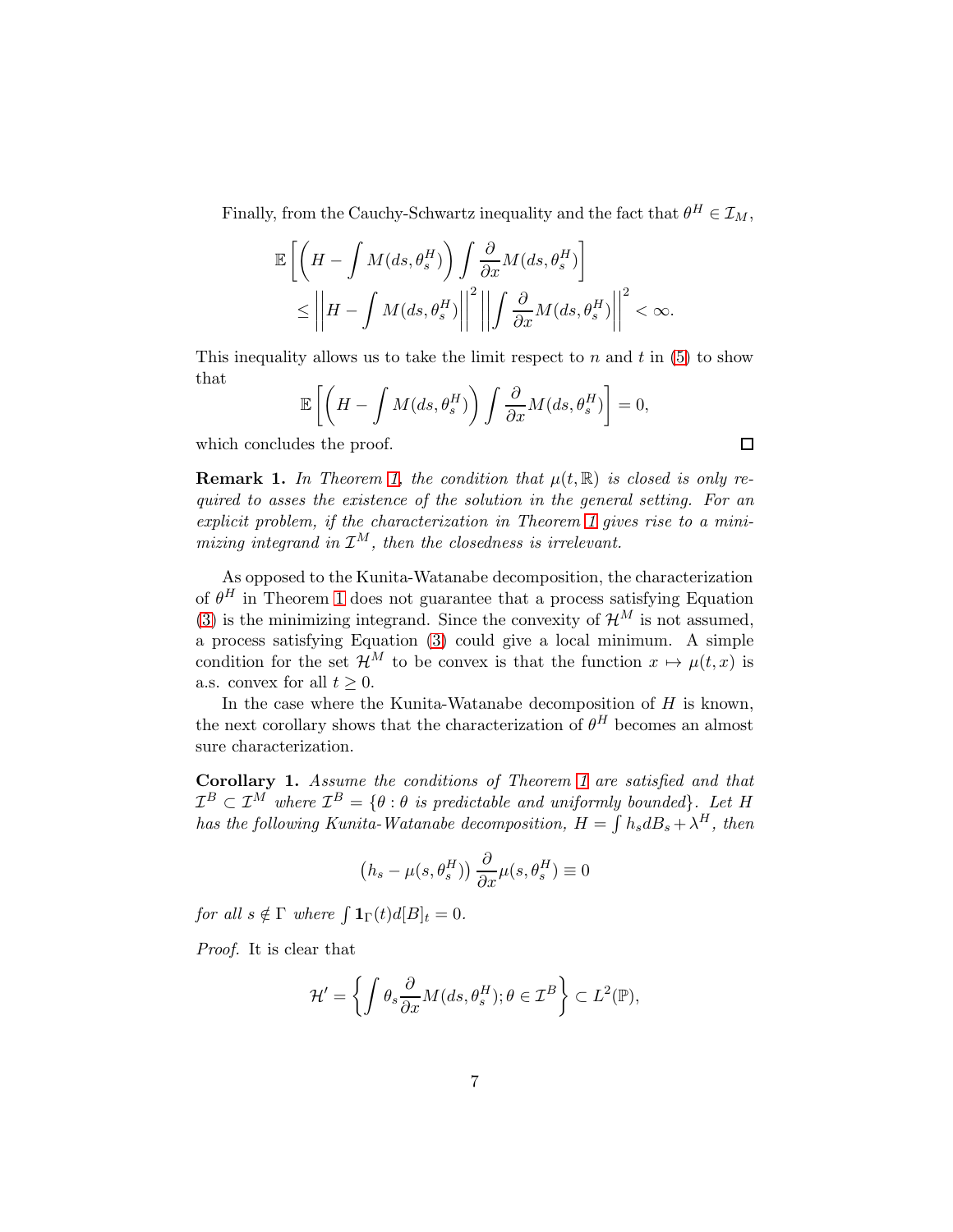since  $\theta$  is bounded and that  $\int \frac{\partial}{\partial x} M(ds, \theta_s^H)$  is in  $L^2(\mathbb{P})$  from assumption. By using the definition of the orthogonal projection on linear space, one has that

$$
\left\| \int h_s dB_s - \left( \int M(ds, \theta_s^H) + \int \alpha_s \frac{\partial}{\partial x} M(ds, \theta_s^H) \right) \right\|_{L^2}^2
$$
  
= 
$$
\left\| \int h_s dB_s - \left( \int M(ds, \theta_s^H) - \int \alpha_s \frac{\partial}{\partial x} M(ds, \theta_s^H) \right) \right\|_{L^2}^2
$$

for all  $\alpha \in \mathcal{I}^B$ . This equality is equivalent to

$$
\mathbb{E}\left[\int\left(h_s-\mu(s,\theta_s)\right)\alpha_s\frac{\partial}{\partial x}\mu(s,\theta_s^H)d[B]_s\right] = \mathbb{E}\left[\int\left(h_s-\mu(s,\theta_s^H)\right)\frac{\partial}{\partial x}\mu(s,\theta_s^H)dB_s\int\alpha_s dB_s\right] = 0
$$

for all  $\alpha \in \mathcal{I}^B$ . Since the set  $\{\int \alpha_s dB_s; \alpha \in \mathcal{I}^B\}$  is dense in

$$
\left\{X \in L^2(\mathbb{P}); X = \int \theta_s dB_s \right\}
$$

respect to the  $L^2(\mathbb{P})$  norm, hence  $\int (h_s - \mu(s, \theta_s^H)) \frac{\partial}{\partial x} \mu(s, \theta_s^H) dB_s \equiv 0$ . The proof is completed by taking the norm,

$$
\left\| \int \left\{ h_s - \mu(s, \theta_s^H) \right\} \frac{\partial}{\partial x} \mu(s, \theta_s^H) dB_s \right\|_{L^2}^2
$$
  
=  $\mathbb{E} \left[ \int \left\{ (h_s - \mu(s, \theta_s^H)) \frac{\partial}{\partial x} \mu(s, \theta_s^H) \right\}^2 d[B]_s \right] = 0.$ 

 $\Box$ 

Theorem [1](#page-4-0) and Corollary [1](#page-6-0) give a generalization of the Kunita-Watanabe decomposition. Indeed, the result of Theorem [1,](#page-4-0) can be written as

$$
H = \int M(dt, \theta_t^H) + L^H
$$

where  $L^H = H - \int \theta_t^H dB_t$  and satisfies

$$
\mathbb{E}\left[L^H \int \alpha_t \frac{\partial}{\partial x} M(dt, \theta_t^H)\right] = 0
$$

for all bounded predictable processes  $\alpha$ . This last affirmation, which is part of the proof of Corollary [1](#page-6-0) shows that  $L^H$  is strongly orthogonal to  $\int \frac{\partial}{\partial x} M(dt, \theta_t^H)$ . Finally, if one puts  $\mu(t, x) = xB_t$ , then, applying the above results leads to

$$
H = \int \theta_t^H dB_t + L^H
$$

where  $L^H$  is strongly orthogonal to B, which is the Kunita-Watanabe decomposition of H.

The following example is an application of Theorem [1](#page-4-0) and Corollary [1](#page-6-0) in a case where the minimizing integrand is known explicitly.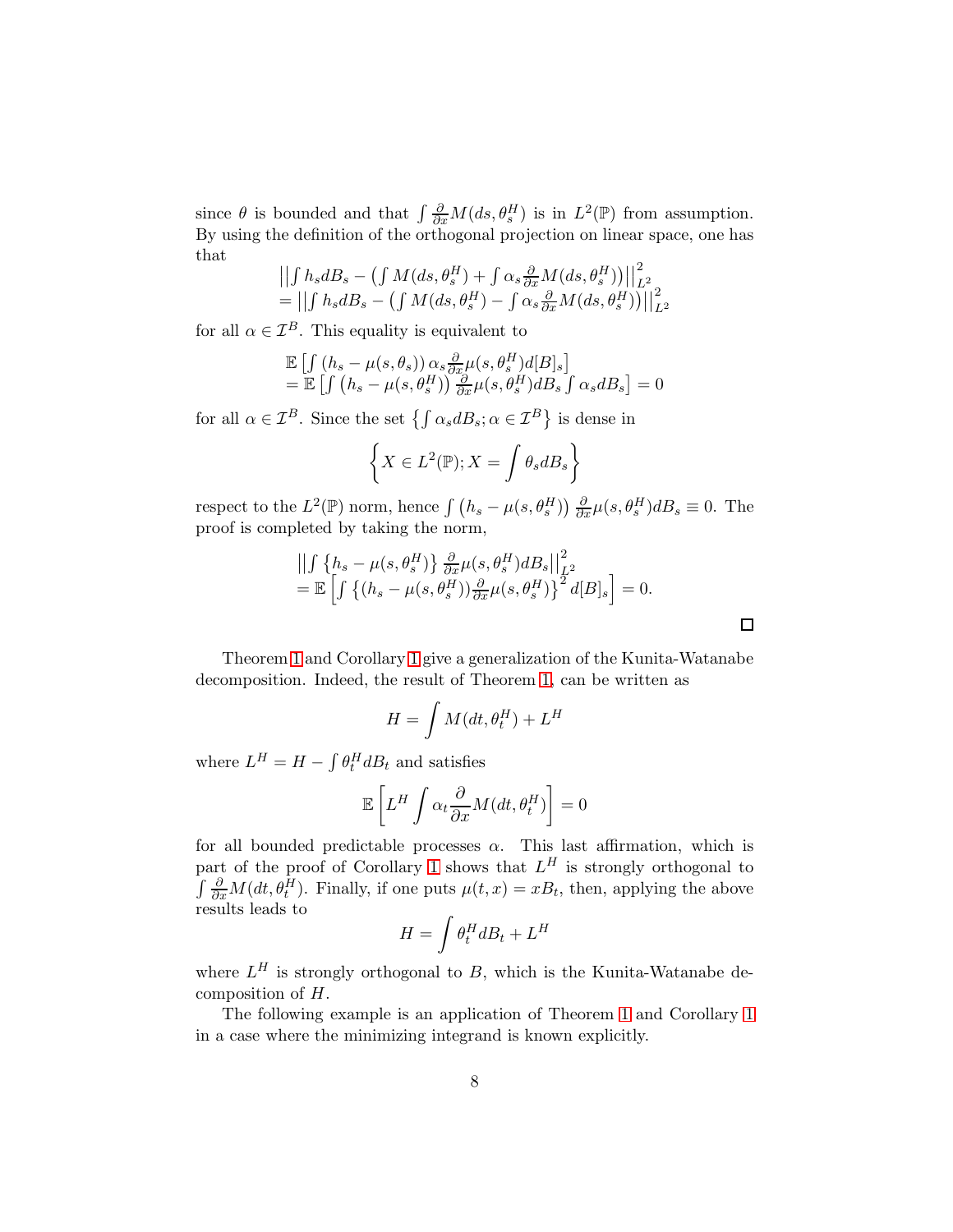Example 1. Let  $\mathcal{F}_t = \sigma\{W_s^{(1)}, W_s^{(2)}; 0 \le s \le t\}$  where  $W^{(i)}$ ,  $i = 1, 2$ are two independent Brownian motions,  $\mathbb{F} = \mathcal{F}_T$  for some  $T > 0$  and define  $W_t = \rho W_t^{(1)} + \sqrt{1 - \rho^2} W_t^{(2)}$  $t^{(2)}$ ,  $\forall t \geq 0$  with  $\rho \in (0,1)$ . Then, define the family of martingales  $\{M(x)\}\subset \mathcal{M}_0^2$  by  $M(t,x)=e^{xW_t-t\frac{x^2}{2}}-1$  for  $0\leq t\leq T$ . Finally, let  $H_T = \left( W_T^{(1)} \right)$  $\left(T^{(1)}_{T}\right)^2 - T = 2 \int_0^T W^{(1)}_s dW^{(1)}_s$ . In the following, we find the predictable process  $\theta^H$  which solves

$$
\inf_{\theta \in \mathcal{I}^M} \mathbb{E}\left[\left(H_T - \int_0^T M(ds, \theta_s)\right)^2\right].\tag{6}
$$

Using Itô's formula one finds that  $M(t,x) = \int_0^t \{M(s,x) + 1\} x dW_s$ . Therefore,  $\mu(t,x) = (M(t,x) + 1)x$  in the integral representation and one can check that  $\mu(t, x)$  satisfies the conditions in Theorem [1.](#page-4-0)

Differentiating respect to x one finds that

$$
\frac{\partial}{\partial x}M(t,x) = \int_0^t M(s,x)(xW_s - x^2s + 1)dW_s,
$$

which leads to

$$
\int_0^T M(ds, \theta_s) = \int_0^T \{M(s, \theta_s) + 1\} \theta_s dW_s
$$

and

$$
\int_0^T \frac{\partial}{\partial x} M(ds, \theta_s) = \int_0^T M(s, \theta_s) (\theta_s W_s - (\theta_s)^2 s + 1) dW_s.
$$

At this point, we find the Kunita-Watanabe decomposition for  $H_T$  respect to W n . This is done by performing an orthogonal projection on the linear space  $\int_0^T \theta dW_s \Big\} \subset L^2(\mathbb{P})$ . One finds that  $H_T = \int_0^T 2 \rho W_s^{(1)} dW_s + \lambda_T^H$ . With the Kunita-Watanabe decomposition of  $H_T$  known, we can use Corollary [1](#page-6-0) to find that

<span id="page-8-0"></span>
$$
\left(2\rho W_s^{(1)} - \theta_s^H M(s, \theta_s^H)\right) \left(\theta_s^H W_s - (\theta_s^H)^2 s + 1\right) M(s, \theta_s^H) \equiv 0. \tag{7}
$$

Defining  $\theta^H$  by  $\theta_s^H M(s, \theta_s^H) = 2 \rho W_s^{(1)}$  for all s then

$$
\mathbb{E}\left[\left(H_T - \int_0^T M(ds, \theta_s^H)\right)^2\right] = \mathbb{E}[(\lambda_T^H)^2]
$$

which shows that  $\theta^H$  is the minimizer. As mention before, since one can verify that the solution to Equation [\(7\)](#page-8-0) is the solution to the optimizing problem, it is irrelevant to verify if  $\mathcal{H}^M$  is closed.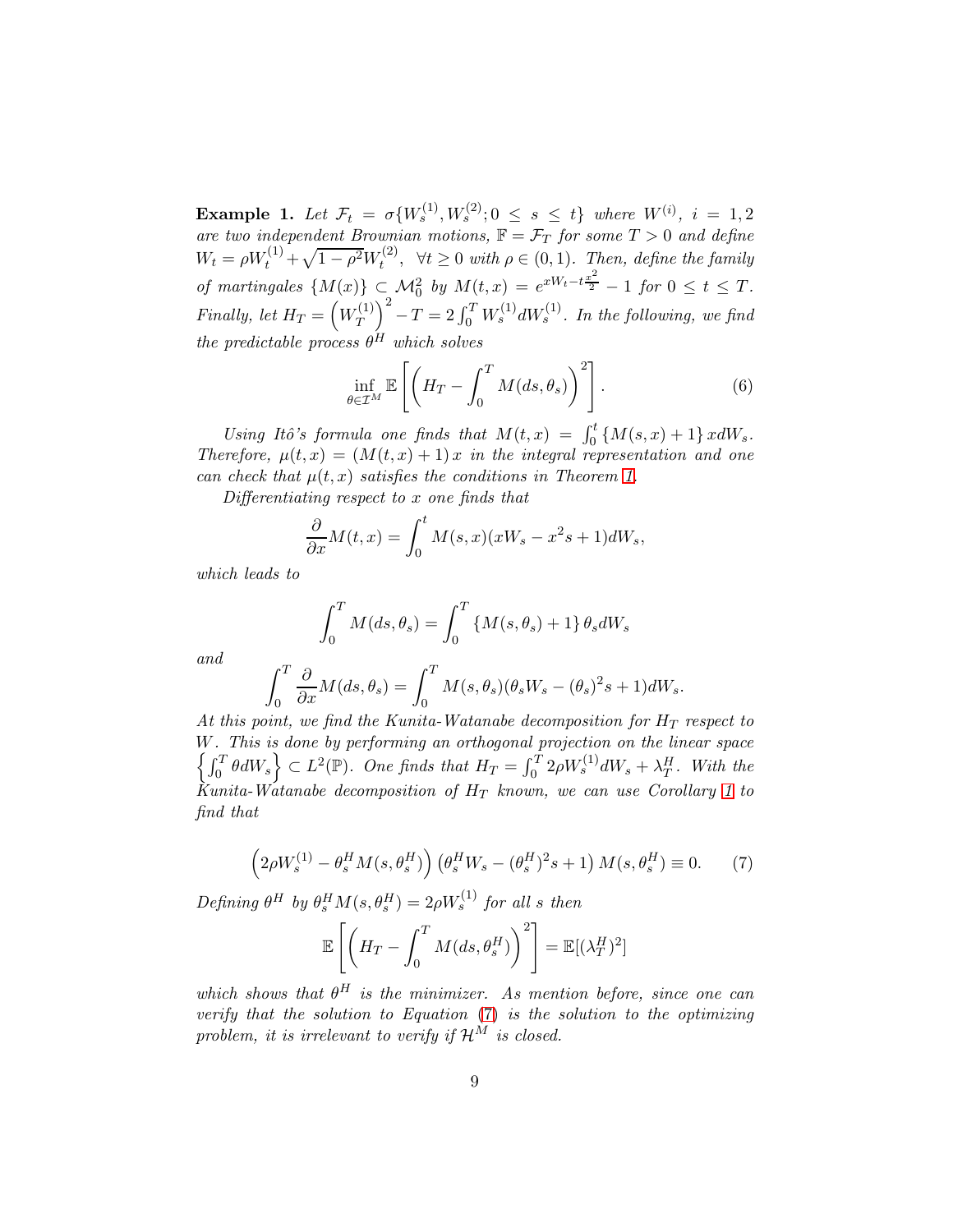## <span id="page-9-0"></span>5 General case

In the first part of the paper, it was assumed that the family of processes  $\mu$ in the integral representation of the martingales  $\{M(x); x \in \mathbb{R}\}\$  was known. However, in general, one only has the existence of the integrand. Therefore, the fact that the assumptions required in Theorem [1](#page-4-0) are in terms of  $\mu$  lessen the practicality of the result.

In this part of the paper, conditions are stated in terms of  $M := \{M(x); x \in$ R}. Indeed, using the Kunita-Watanabe decomposition, one still has the existence of  $\mu$  in the integral representation, but some properties are required to get the result. In order to generalize Theorem [1,](#page-4-0) the next section is devoted to establish different relationships between the properties of  ${M(x); x \in \mathbb{R}}$  and the properties of the integrand in the integral representation. With those properties, the main results of Section [4](#page-3-0) are recovered.

#### <span id="page-9-1"></span>5.1 Regularity conditions

Recall that the family of martingales is defined by

$$
M : [0, \infty) \times \mathbb{R} \times \Omega \to \mathbb{R}
$$

$$
(t, x, \omega) \mapsto M(t, x, \omega)
$$

such that  $M(x)$  is in  $\mathcal{M}_0^2$  for each  $x \in \mathbb{R}$ . Using the separability assumption of  $(\Omega, \mathbb{F})$ , there exists  $B \in \mathcal{M}^2_0$  and a family of predictable processes  $\{\mu(x); x \in \mathbb{R}\}\$  such that

$$
M(x) = \int \mu(s, x) dB_s.
$$

The existence of  $\mu(x)$  is a simple application of the Kunita-Watanabe decomposition for each x.

To establish the results of Theorem [1,](#page-4-0) the function  $x \mapsto \mu(t, x)$  needs to be continuously differentiable. Here, we only have the existence of  $\mu$ . Fortunately, our next results link the differentiability of  $x \mapsto \mu(t, x)$  with the differentiability of  $x \mapsto M(x)$ .

<span id="page-9-2"></span>**Theorem 2.** Let  $\{M(x)\}\$ be a family of random variables in  $L_0^2(\mathbb{P})$  such that  $x \mapsto M(x)$  is a.s. in  $\mathcal{C}^0$ . Then, for each  $t \geq 0$ ,  $x \mapsto M(t, x)$  is a.s. in  $\mathcal{C}^0$  and one can take  $x \mapsto \mu(t,x)$  to be a.s. continuous for all  $t \geq 0$  in the representation  $M(x) = \int \mu(t, x) dB_t$ .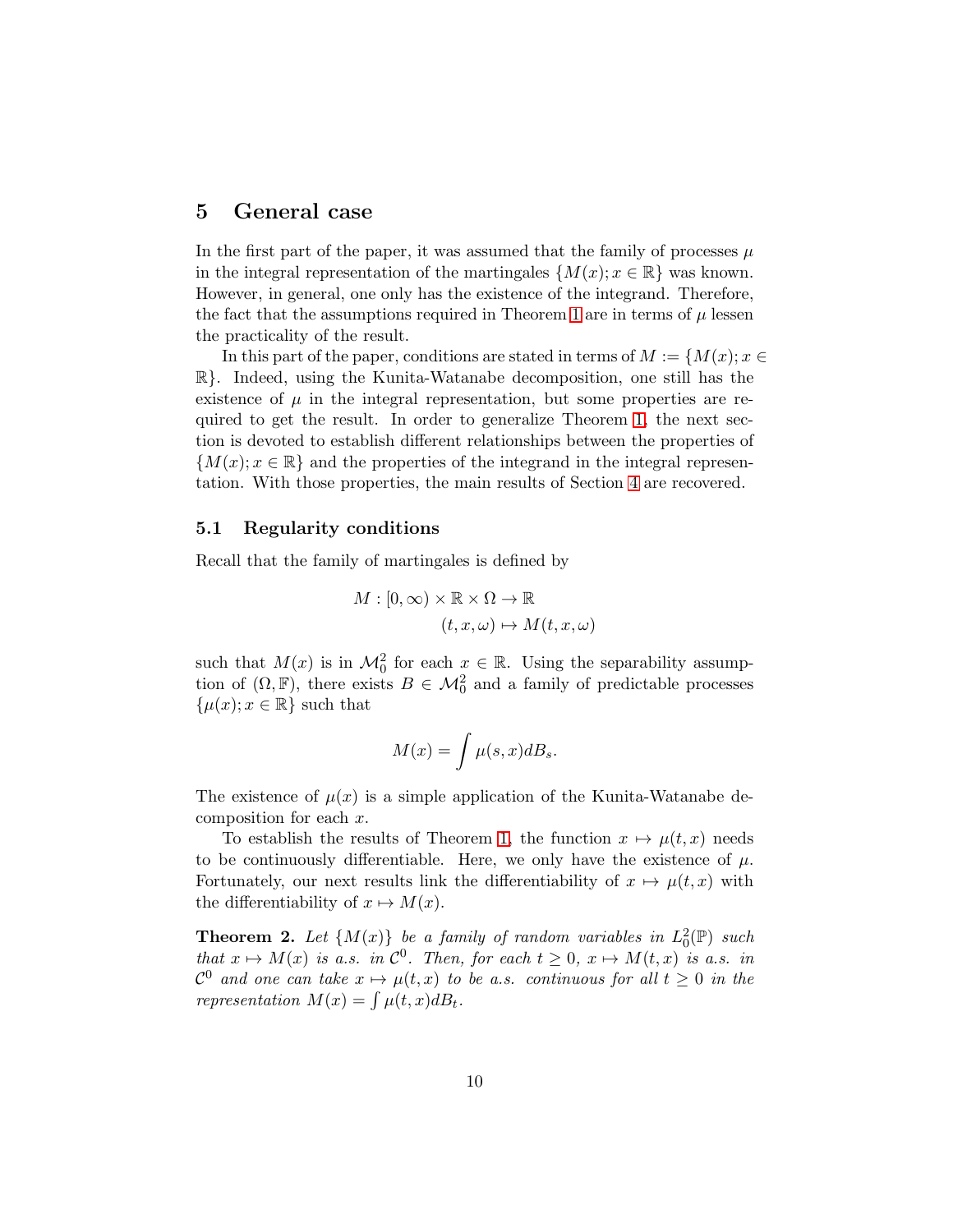*Proof.* Given a compact subset  $K \subset \mathbb{R}$ , let

$$
A_n = \left\{ \sup_{x,y \in K} |M(x) - M(y)| \le n \right\}
$$

and define  $M^n(x) = M(x) \mathbf{1}_{A_n}$  for all  $x \in \mathbb{R}$ . One has that  $M^n(x) \to M(x)$ a.s. and that  $|M^n(x)| \leq |M(x)|$  for all n and each  $x \in \mathbb{R}$ . By the dominated convergence theorem, one has that

$$
\mathbb{E}[(M^n(x) - M(x))^2] \to 0.
$$

Now, let  $\{\mu(x)\}\$  be such that  $M(x) = \int \mu(t, x) dB_t$ . For  $x, y \in K$ , one finds that

$$
\mathbb{E}\left[\int (\mu(s,x) - \mu(s,y))^2 d[B]s\right] = \mathbb{E}\left[(M(x) - M(y))^2\right] \leq \mathbb{E}[(M(x) - M^n(x))^2] + \mathbb{E}[(M^n(x) - M^n(y))^2] \quad + \mathbb{E}[(M^n(y) - M(y))^2].
$$

Using the dominated convergence theorem and the fact that  $M(x)$  is a.s. in  $\mathcal{C}^0$  one has that  $\lim_{x\to y} \mathbb{E}[(M^n(x)-M^n(y))^2]=0$  for all n. Finally, from the convergence of  $M^n(x)$  to  $M(x)$  in  $L^2(\mathbb{P})$ , for all  $\epsilon > 0$  one can find  $N_{\epsilon}$  such that  $\mathbb{E}[(M(x) - M^n(x))^2] < \epsilon$  and  $\mathbb{E}[(M(y) - M^n(y))^2] < \epsilon$  for all  $n > N_{\epsilon}$ .

We see that for a fixed  $\omega \in \Omega$ , one must have that  $\mu(x+h,s) \to \mu(x,s)$ except if  $s \in \Gamma(\omega) \in \mathcal{B}(\mathbb{R})$  where  $\int_{\Gamma(\omega)} d[B]_s(\omega) = 0$ . But since  $\Gamma$  is the set where the martingale B is constant, one can choose  $x \mapsto \mu(x, s)$  to be continuous for  $s \in \Gamma$ . Finally, for  $s \notin \Gamma$  we have that  $\mu(s, x + h) \to \mu(s, x)$  $\Box$ a.s.

In the representation  $M(x) = \int \mu(s, x) dB_s$ , one has that the process  $\{\mu(t,x)\}_{t>0}$  is unique for each x. However, it is not clear if the family of processes  $\{\mu(x); x \in \mathbb{R}\}\$ is unique, which could lead to M being ill-defined. The next result shows that if  $x \mapsto M(x)$  is almost surely continuous, then the representation is unique, up to an equivalence class of processes. This class of processes is defined by processes equal up to a null set respect to the measure  $\beta : \mathcal{B}([0,\infty)) \times \mathbb{F} \to [0,\infty)$  given by  $\beta(A) = \int \int \mathbf{1}_A(s,\omega) d[B]_s \mathbb{P}(d\omega)$ , where  $\mathcal{B}([0,\infty))$  is the Borel sigma-algebra on  $[0,\infty)$  and  $\mathbf{1}_A$  is the indicator function of the set A.

**Theorem 3.** If  $x \mapsto M(x)$  is a.s. in  $\mathcal{C}^0$ , then the representation  $M(x) =$  $\int \mu(s,x)dB_s$  is unique except on a set  $A \subset \mathcal{B}([0,\infty)) \times \mathbb{F}$  where  $\mathbb{E}[\int_A 1d[B]_s] =$ 0.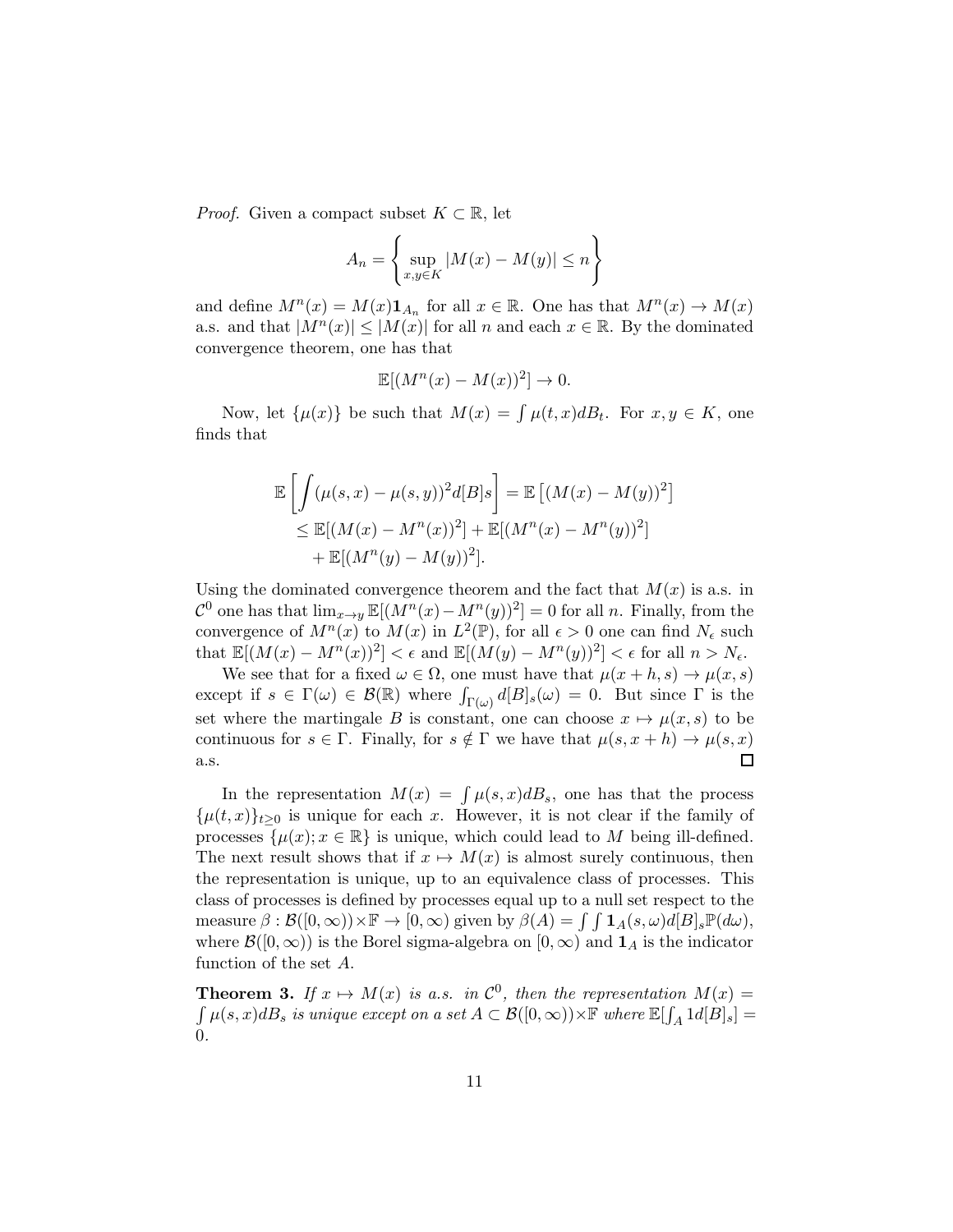*Proof.* Suppose that  $M(x) = \int \mu(s, x) dB_s = \int \nu(s, x) dB_s$ .

$$
\mathbb{E}\left[\int (\mu(s,x)-\nu(s,x))^2 d[B]_s\right] = \mathbb{E}[(M(x)-M(x))^2] = 0.
$$

Therefore,  $\mu(s, x) = \nu(s, x)$  except maybe on a set  $\Gamma_x \in \mathcal{B}([0, \infty)) \times \mathbb{F}$  such that  $\beta(\Gamma_x) = 0$ .

Let  $\{x_i\}_{i\in\mathcal{I}}$  be a dense subset of R where  $\mathcal I$  is a countable index set. For each  $i \in \mathcal{I}$ , there exists  $A_i \in \mathcal{B}([0,\infty)) \times \mathbb{F}$  such that  $\beta(A_i) = 0$  and where  $\mu(s, x_i) = \nu(s, x_i)$  on  $(A_i)^c$ . Since  $x \mapsto \mu(s, x)$  is a.s. continuous,  $\mu(s,x) = \nu(s,x)$  except maybe on  $\bigcup_{i \in \mathcal{I}} A_i$  where  $\beta(\bigcup_{i \in \mathcal{I}} A_i) = 0$ .  $\Box$ 

From the previous theorem, one can say that the integrand in the representation of  $M$  is almost surely unique respect to the sigma finite measure  $\beta$ . One gets nonetheless that  $M(x) = \int \mu(s, x) dB_s$  is well defined. For a fixed  $x \in \mathbb{R}$ , let  $\hat{\mu}(x)$  be such that  $\mu(t, x, \omega) \neq \hat{\mu}(t, x, \omega)$  on  $A \subset$  $\mathcal{B}([0,\infty)) \times \mathbb{F}$  where  $\beta(A) = 0$  and  $\mu(t,x,\omega) = \hat{\mu}(t,x,\omega)$  on  $A^c$ . Assume that  $\mathbb{P}(\bigcup_{t\geq 0} A(t,\cdot)) > 0$  where  $A(t,\cdot) = {\omega \in \Omega}; (t,\omega) \in A}$  is a cross section of A. For each  $\omega$ , one must have that  $\int_{A(\cdot,\omega)} d[B]_s(\omega) = 0$ , which means that  $A(\cdot,\omega)$  is a set of times where the martingale B is constant, hence the value of  $\mu(t, x, \omega)$  for  $t \in A(\cdot, \omega)$  has no impact on the value  $M(x)$ . On the other hand, if  $\int_{A(\cdot,\omega)} d[B]_s(\omega) > 0$ , then one must have that  $\mathbb{P}(\bigcup_{t\geq 0} A(\cdot,t)) = 0$ and  $\hat{\mu}(x)$  is actually a modification of  $\mu(x)$ .

To establish conditions for the differentiability of  $\mu(x)$  we first define

$$
\mathcal{C}^{m,\delta}(K) = \left\{ f : \mathbb{R} \to \mathbb{R} : \left| \frac{\partial^m}{\partial x^m} f(x) - \frac{\partial^m}{\partial x^m} f(y) \right| \le K |x - y|^\delta \right\}
$$

which is the set of m times continuously differentiable functions with  $\delta$ -Hölder m-th derivative. In the following theorem, we need  $M(x)$  to be in  $\mathcal{C}^{1,\delta}(K)$ , but we can allow  $\delta$  and  $K$  to depend on  $\omega$  which gives a more general result than requiring  $M(x)$  to be uniformly in  $\mathcal{C}^{1,\delta}(K)$ .

<span id="page-11-0"></span>**Theorem 4.** Let  $\{M(x); x \in \mathbb{R}\}$  be a family of  $L_0^2(\mathbb{P})$  random variables such that  $M(x)$  is a.s. in  $C^{1,\delta}(K)$ , where K and  $\delta$  are positive  $\mathbb{F}-$ measurable and K is in  $L^2(\mathbb{P})$ . Then,  $\left\{\frac{d}{dx}M(x); x \in \mathbb{R}\right\}$  is a family of  $L^2(\mathbb{P})$  random variables and there exists a family of predictable processes  $\{\mu(x); x \in \mathbb{R}\}\$ such that  $x \mapsto \mu(x)$  is a.s. in  $C^1$ ,

$$
M(x) = \int \mu(s, x) dB_s \text{ and } \frac{\partial}{\partial x} M(x) = \int \frac{\partial}{\partial x} \mu(s, x) dB_s.
$$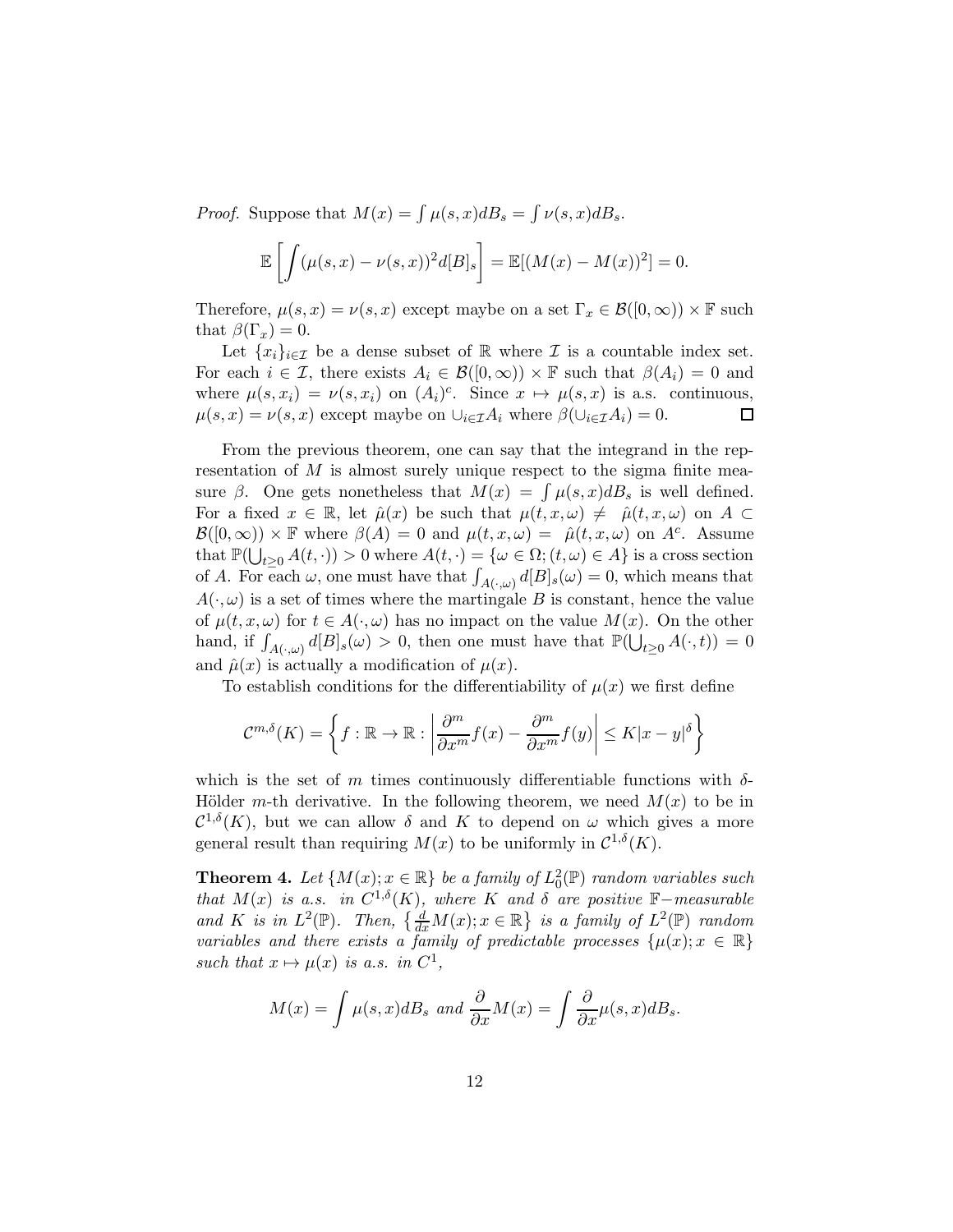*Proof.* First, for  $h \in \mathbb{R}$  we find that

$$
\left|\frac{M(x+h)-M(x)}{h}-\frac{d}{dx}M(x)\right|=\left|\frac{d}{dx}M(\alpha(x,h))-\frac{d}{dx}M(x)\right|
$$

where  $\alpha(x, h)$  is a random variable in  $(x - h, x + h)$ . Moreover, if  $|h| < 1$  we have that  $\mathbb{E}[K^2|h|^{2\delta}] < \infty$ . Then,

$$
\lim_{h \to 0} \mathbb{E}\left[\left(\frac{M(x+h) - M(x)}{h} - \frac{d}{dx}M(x)\right)^2\right]
$$

$$
= \lim_{h \to 0} \mathbb{E}\left[\left(\frac{d}{dx}M(\alpha(x,h)) - \frac{d}{dx}M(x)\right)^2\right]
$$

$$
\leq \lim_{h \to 0} \mathbb{E}[K^2|h|^{2\delta}] = 0.
$$
(8)

We then conclude that  $\frac{d}{dx}M(x)$  is in  $L^2(\mathbb{P})$  since it is a closed space.

Now, from Theorem [2,](#page-9-2) there exists a family of predictable processes  $\nu$ such that  $\frac{d}{dx}M(x) = \int \nu(s, x)dB_s$ . Using the same argument as above, we have that

$$
\lim_{h \to 0} \mathbb{E}\left[\left(\frac{M(x+h) - M(x)}{h} - \frac{d}{dx}M(x)\right)^2\right]
$$
  
= 
$$
\lim_{h \to 0} \mathbb{E}\left[\int \left(\frac{\mu(s, x+h) - \mu(s, x)}{h} - \nu(s, x)\right)^2 d[B]_s\right] = 0.
$$

We conclude that  $x \mapsto \mu(s, x)$  is almost surely continuously differentiable almost everywhere respect to  $d[B]_s$ . As in Theorem [2,](#page-9-2) one can take  $\mu(s, x)$ to be a.s. continuously differentiable for all  $s \geq 0$ .  $\Box$ 

#### <span id="page-12-0"></span>5.2 General version of the main result

The last theorem provides conditions on  $M(x)$  so that the integrand  $\mu(x)$ in the integral representation has the regularity required in Theorem [1.](#page-4-0) Therefore, it is possible to recover the main result without assuming that the integral representation is known.

<span id="page-12-1"></span>**Theorem 5** (Main theorem, general version). Let  $\{M(x); x \in \mathbb{R}\}\$  be a family of martingales in  $\mathcal{M}_0^2$  where  $x \mapsto M(x)$  is a.s. in  $C^{1,\delta}(K)$  where  $\delta$  and  $K$ are positive and  $\mathbb{F}\text{-}measurable$  and where K is in  $L^2(\mathbb{P})$ . Let  $H \in L^2_0(\mathbb{P})$  and assume that  $\mathcal{H}^M$  is closed in  $L^2(\mathbb{P})$ . Then, there exists  $\theta^H \in \mathcal{I}^M$  such that

$$
H = \int M(ds, \theta_s^H) + L^H,
$$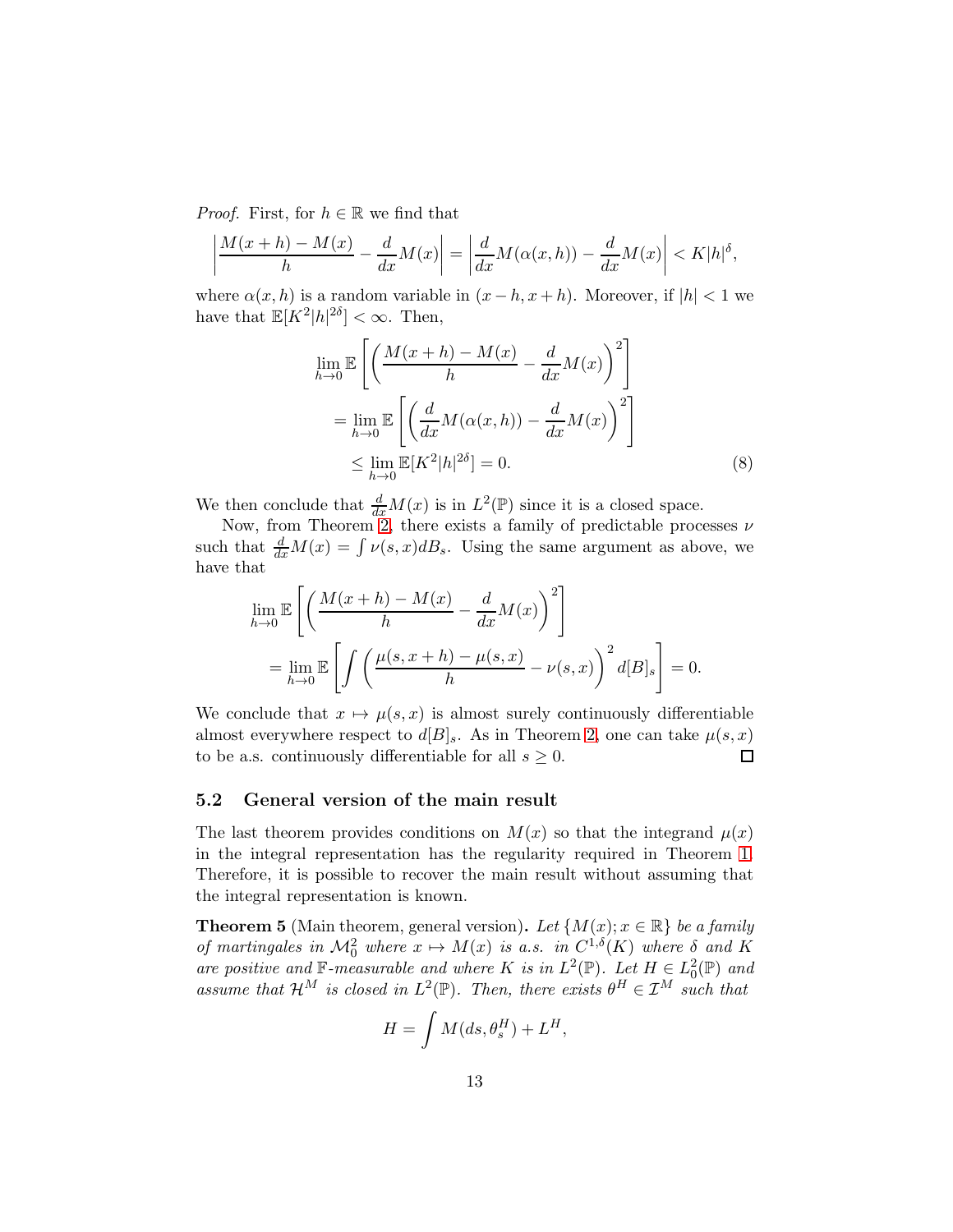where  $L^H = H - \int M(ds, \theta_s^H)$  is orthogonal to  $\int \frac{\partial}{\partial x} M(ds, \theta_s^H)$ , i.e.

$$
\mathbb{E}\left[\left(H - \int M(ds, \theta_s^H) \right) \int \frac{\partial}{\partial x} M(ds, \theta_s^H) \right] = 0. \tag{9}
$$

Moreover,

$$
\left\|H - \int M(ds, \theta_s^H) \right\|_{L^2} = \inf_{X \in \mathcal{H}^M} ||H - X||_{L^2}.
$$

*Proof.* From Theorem [4,](#page-11-0)  $M(x) = \int \mu(t, x) dB_t$  where  $x \mapsto \mu(t, x)$  is a.s. in  $\mathcal{C}^1$ . Finally, since  $\mathcal{H}^M$  is assumed to be closed, one can apply the results of Theorem [1.](#page-4-0)  $\Box$ 

In conclusion, the next section shows how the above results, in conjunction with the Clark-Ocone formula, [\[10\]](#page-16-3), can be applied to martingales derived from polynomial functions of Brownian martingales.

## <span id="page-13-0"></span>6 Polynomial functions of Brownian martingales

Theorem [5](#page-12-1) extends the result of Theorem [1](#page-4-0) to the more general case where the integral version of the martingales is not known. However, for modeling and application purposes, the canonical probability space of the Brownian motion is often rich enough. On this space, all continuous martingales are Brownian integrals and, in many cases, the integrand is either determined by the model or can be identified.

In the following, we show how one can build a family of martingales from a polynomial function of Brownian integrals and get an explicit expression for the integrand in the integral representation using the Clark-Ocone formula. Then, the solution to the minimization problem [\(1\)](#page-3-2) is expressed as the zero of a polynomial function in one variable.

Let  $\mathcal{P}_{n,k}$  be the set of real polynomials of degree k with n variables. To denote such a polynomial, let  $\{\delta^{(i)}\}_{i=1}^{N_{n,k}}$  be a sequence where  $\delta^{(i)} \in$  $\{0, 1, \ldots, k\}^n$ ,  $N_{n,k} = {k+n-1 \choose n-1}$  $\binom{m+1}{n-1}$ , and  $\sum_{j=1}^{n} \delta_j^{(i)} = k$  for all *i*. Then, for  $y =$  $(y_1, \ldots, y_n)$ , let  $y^{\delta^{(i)}} = \prod_{j=1}^n y_j^{\delta^{(i)}}$  and define  $p_{\{\delta\}}(y) = \sum_{i=1}^{N_{n,k}} d_i y^{\delta^{(i)}} \in \mathcal{P}_{n,k}$ , where  ${d_i}_{i=1}^{N_{n,k}}$  are real coefficients.

Now, assume that  $(\Omega, \mathcal{F}, \mathbb{F}, \mathbb{P})$  is the canonical probability space of the Brownian motion B. Let  $\Theta = (\Theta_1, \ldots, \Theta_n)$  be a vector of Brownian integrals, that is,  $\Theta_i = \int \theta_i(t) dB_t$  for some predictable processes  $\theta_i$  and assume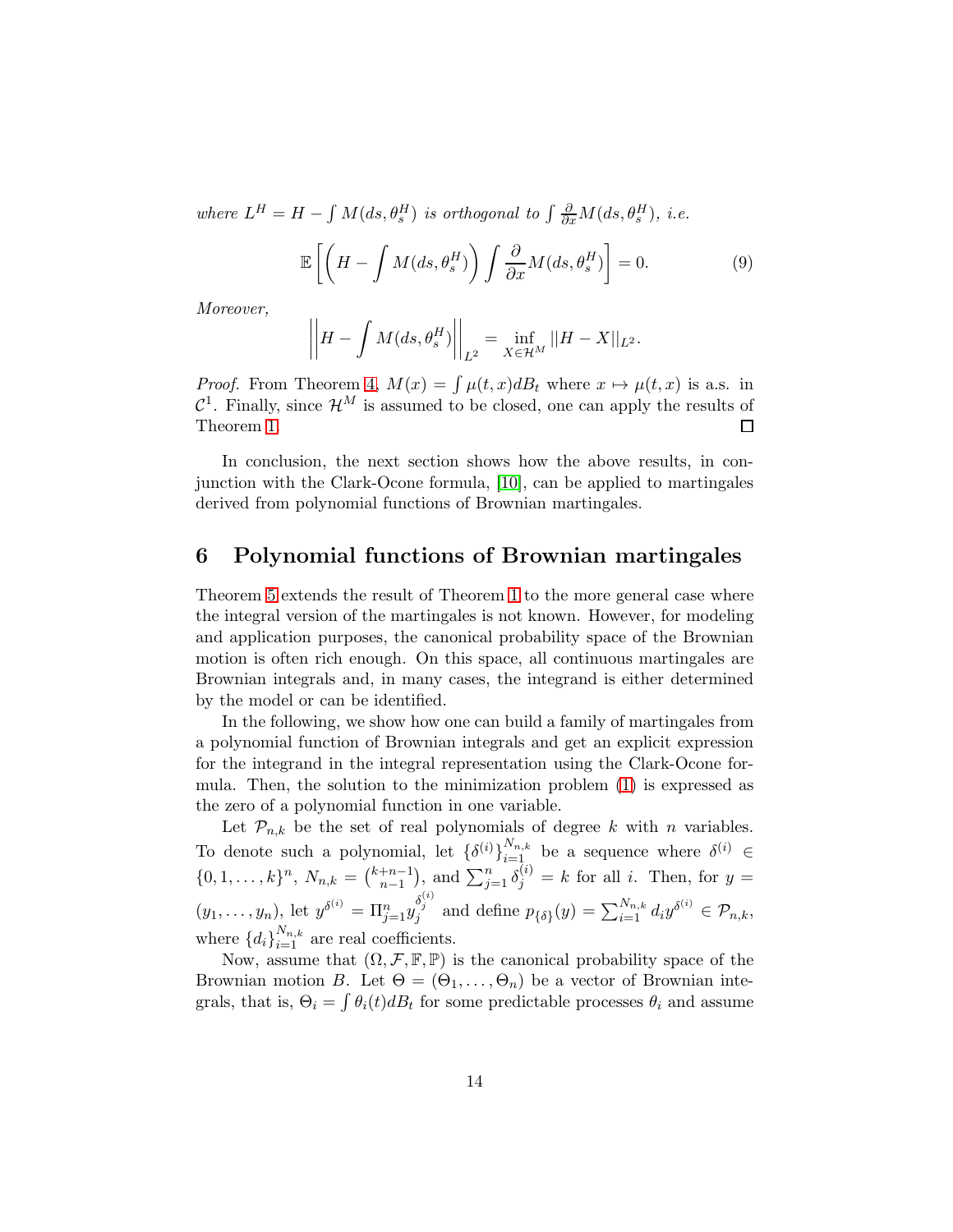that for each i,  $\mathbb{E}[\Theta_i]^m] < \infty$  for  $m = 2, ..., k$ . The family of martingales  ${M(x); x \in \mathbb{R}}$  is constructed from the polynomial function

$$
M(x) = \sum_{i=0}^{k} a_i x^i p_{\{\delta\}}^{(i)}(\Theta).
$$

where  $p_{\scriptscriptstyle{I}\delta}^{(i)}$  ${\{\delta\}}(y) \in \mathcal{P}_{n,k-i}$  and  $\{a_i\}_{i=0}^k$  are real coefficients. Without loss of generality, it is assumed that  $\mathbb{E}[M(x)] = 0$  for all x. Otherwise, by defining  $\tilde{M}(x) = M(x) - \mathbb{E}[M(x)],$  one gets that  $\tilde{M}(x)$  is centered and is still a polynomial function of the variable  $x$ . From the Clark-Ocone formula, one finds that

$$
M(x) = \int \mu(t, x) dB_t
$$

where  $\mu(t,x)=\sum_{i=0}^ka_ix^i\mathbb{E}[D_tp_{\{\delta}}^{(i)}]$  $\mathcal{E}^{(i)}_{\{\delta\}}(\Theta)|\mathcal{F}_{t}]$  and where  $D_{t}p^{(i)}_{\{\delta\}}$  $\binom{i}{\delta}(\Theta)=\sum_{j=1}^n\frac{\partial}{\partial y_j}$  $\frac{\partial}{\partial y_j} p_{\{\delta\}}^{(i)}$  $\genfrac{\{}{\}}{0pt}{1}{\{\delta\}}(\Theta)\theta_j(t)$ is the Malliavin derivative of  $p_{I\delta}^{(i)}$  ${t \choose {\delta}} (\Theta)$  at time  $t \geq 0$ .

Now, restrict H to a polynomial function of  $\Theta$ , i.e.  $H = q_{\gamma}(\Theta)$  where  $q_{\gamma}(y) \in \mathcal{P}_{n,l}$ . Assuming again that  $\mathbb{E}[H] = 0$ , on has that

$$
H = \int h_t dB_t
$$

where  $h_t = \mathbb{E}[D_t q_{\gamma}(\Theta)|\mathcal{F}_t] = \sum_{j=1}^n \theta_j(t) \mathbb{E}[\frac{\partial}{\partial y}]$  $\frac{\partial}{\partial y_j} q_{\gamma}(\Theta) | \mathcal{F}_t]$ . Finally, using The-orem [1](#page-4-0) and Corollary [1,](#page-6-0) there exists  $\theta^H$  such that

$$
H = \int M(dt, \theta_t^H) + L^H
$$

where  $\theta^H$  satisfies

$$
(h(t) - \mu(t, \theta_t^H)) \frac{\partial}{\partial x} \mu(t, \theta_t^H) \equiv 0
$$
  
\n
$$
\Leftrightarrow \left(\sum_{j=1}^n \theta_j(t) \mathbb{E}[\frac{\partial}{\partial y_j} q_\gamma(\Theta) | \mathcal{F}_t] - \sum_{i=0}^k \tilde{a}_i(\theta_t^H)^i \right) \sum_{i=1}^k i \tilde{a}_i(\theta_t^H)^{i-1} \equiv 0
$$

where  $\tilde{a}_i = a_i \sum_{j=1}^n \theta_j(t) \mathbb{E}[\frac{\partial}{\partial y_i}]$  $\frac{\partial}{\partial y_j} p_{\{\delta\}}^{(i)}$  $\frac{\partial}{\partial \delta}(\Theta)|\mathcal{F}_t].$ 

In the simpler case where  $p_{I\delta}^{(i)}$  ${\delta_{\{\delta\}}(y) = p_{\{\delta\}}(y)$  for all  $i = 1, ..., N_{n,k}$  then,  $\theta^H$  satisfies

$$
\sum_{i=0}^{k} a_i(\theta_t^H)^i = \frac{\sum_{j=1}^{n} \theta_j(t) \mathbb{E}[\frac{\partial}{\partial y_j} q_\gamma(\Theta) | \mathcal{F}_t]}{\sum_{j=1}^{n} \theta_j(t) \mathbb{E}[\frac{\partial}{\partial y_j} p_\delta(\Theta) | \mathcal{F}_t]}
$$

or

$$
\sum_{i=1}^{k} i a_i (\theta_t^H)^{i-1} = 0.
$$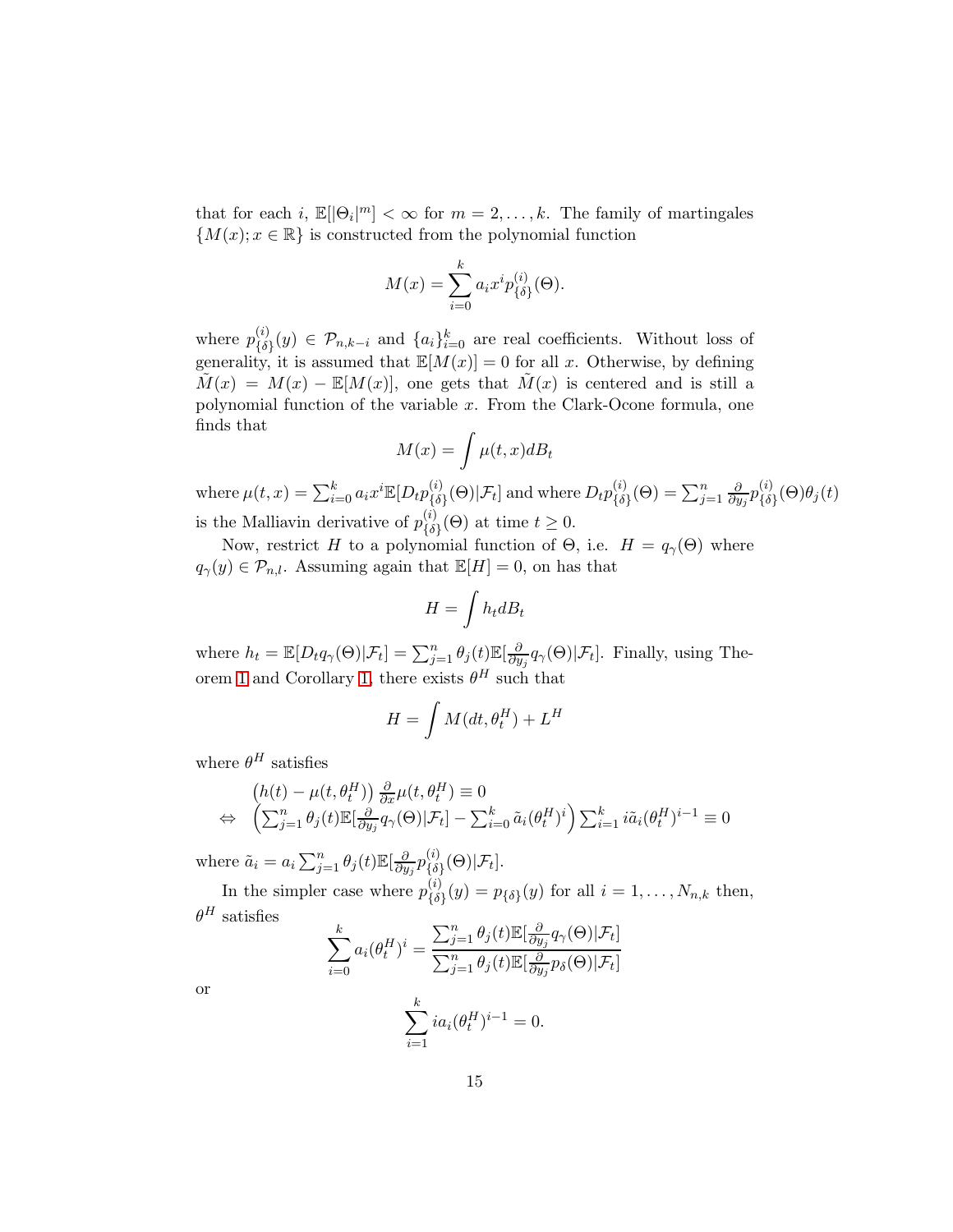In the above, the conditional distribution of the  $n$ -dimensional Gaussian vector  $\Theta|_{\mathcal{F}_t}$  is  $\mathcal{N}_n(\Theta_t, \Sigma_t)$  where  $\Theta_t = \left( \int_{[t,\infty)} \theta_1(t) dB_t, \ldots, \int_{[t,\infty)} \theta_n(t) dB_t \right)$ and  $[\Sigma_t]_{ij} = \int_{[t,\infty)} \mathbb{E}[\theta_i(t)\theta_j(t)]dt$ . Hence, the integrands  $h_t$  and  $\mu(t,x)$  are defined by the first  $k$  moments of the *n*-dimensional normal distribution  $\mathcal{N}_n(\Theta_t, \Sigma_t)$ .

# Acknowledgements

I would like to thank my colleagues at UQAM, Jean-François Renaud and Anne Mackay for all the discussions. I also thank Frédéric Godin, Cody Hyndman and the graduate students at Concordia for their time and comments on this work.

## References

- [1] P. Bank and D. Baum. Hedging and portfolio optimization in illiquid financial markets with a large trader. Mathematical Finance, 14:1–18, 2004.
- [2] R. Carmona and D. Nualart. Nonlinear stochastic integrators, equations and flows, volume 6. Gordon and Breach science publishers, stochastic monographs edition, 1990.
- <span id="page-15-0"></span>[3] U. Cetin, R.A. Jarrow, and P. Protter. Liquidity risk and arbitrage pricing theory. Finance and Stochastics, 8:311–341, 2004.
- [4] R. Chitashvili. Martingale ideology in the theory of controlled stochastic processes. Probability and mathematical statistics, pages 73–92, 1983.
- [5] R. Chitashvili and M. Mania. Characterization of a regular family of semimartingales by line integrals. Georgian Mathematical journal, 3(6):525–542, 1996.
- [6] R. Chitashvili and M. Mania. Stochastic line integrals with respect to local martingales and semimartingales. Proceedings of Andrea Razmadze mathematical institute, 120, 1999.
- <span id="page-15-1"></span>[7] Christoph Kühn. Nonlinear stochastic integration with a non-smooth family of integrators. Stochastics An International Journal of Probability and Stochastic Processes, 84(1):37–53, 2012.